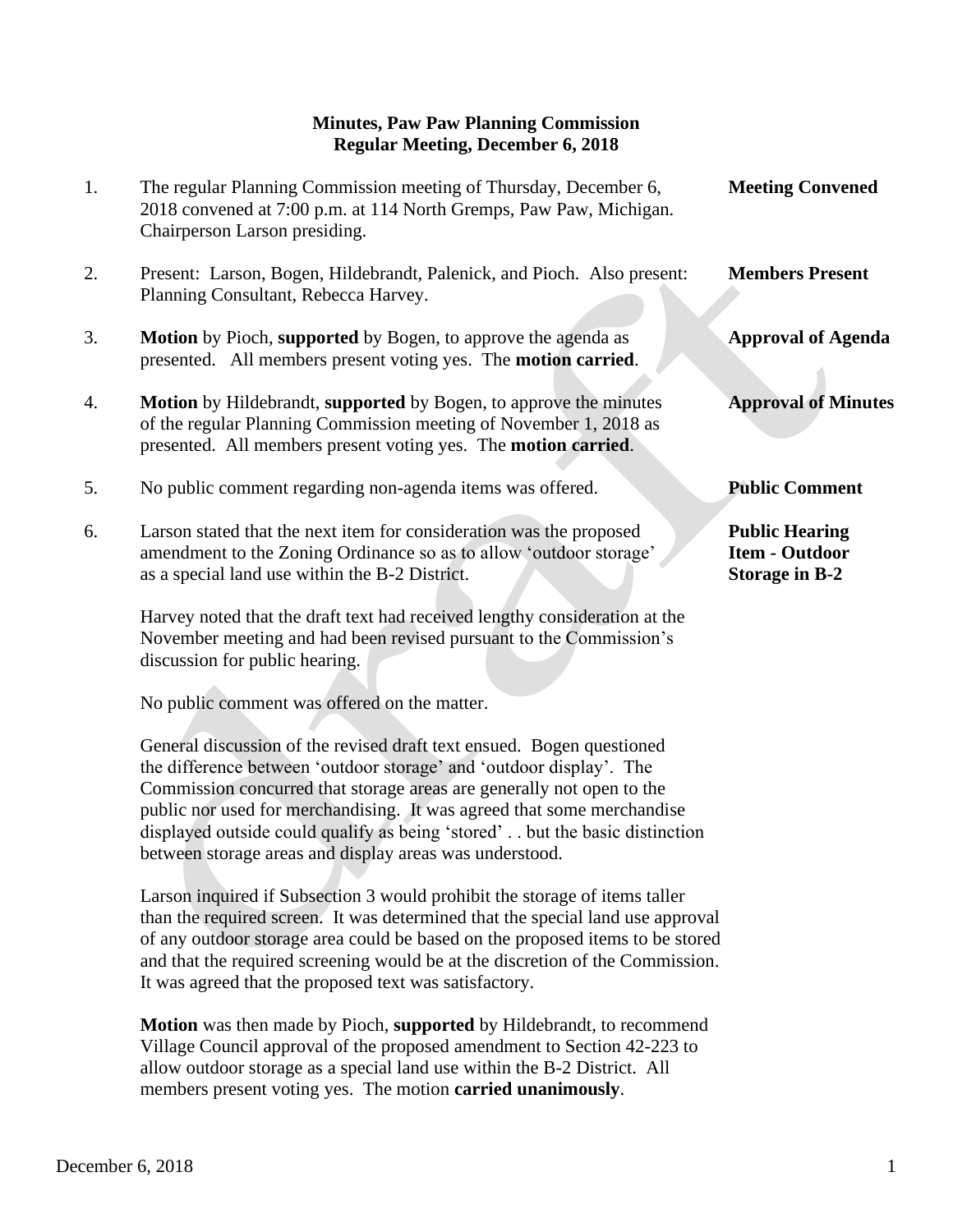7. Larson stated that the next item for consideration was the request by **New Business: Text**  Village Council to amend the Zoning Ordinance with the addition of **Amendment -** Section 42-372 – Marihuana Establishments Prohibited. **Prohibit Marihuana**

Harvey referenced the proposed draft text and public hearing notice, noting that both had been prepared by Village legal counsel. She provided an overview of the Michigan Initiated Law 1 of 2018 (Michigan Regulation and Taxation of Marihuana Act) and the recent decision of the Village Council to 'opt out' of allowing marihuana establishments within the Village.

Larson inquired why the Village had chosen to prohibit marihuana establishments in the zoning ordinance instead of in a police power ordinance format similar to other communities in the area. She also questioned if the Planning Commission would be in a position to recommend modifications to the draft text following the public hearing.

Harvey responded that the decision to 'opt out' rests with the governing body of the Village (Village Council) and that communities have been advised to seek the advice of legal counsel in the preparation of the required ordinance. She noted that the decision to prohibit marihuana establishments through the zoning ordinance was the recommendation of the Village Attorney and was not subject to Planning Commission debate.

Discussion continued regarding the applicable process. It was noted that the proposed amendment to the Zoning Ordinance requires that the Planning Commission hold the public hearing and make recommendation to the Village Council on the draft text, but that the decision to opt out rests with the Village Council, so the need to 'modify' the draft text will be limited.

**Motion** by Pioch, **supported** by Palenick, to accept the draft text and schedule same for public hearing at the January Planning Commission meeting. All members present voting yes. The **motion carried**.

8. Larson stated that the next item for consideration was the review/ **OnGoing Business**: revision of the residential districts. Specifically, a review of Draft #2 **Residential Districts** - revisions to the R-2 District to provide for accessory dwelling units **- 'missing middle** and cottage housing. **housing'**

 Harvey reminded that Draft #1 had been presented in September and that the proposed changes to the R-2 District and the proposed ADU text (Section 42-372) had been reviewed extensively by the Planning

**Establishments**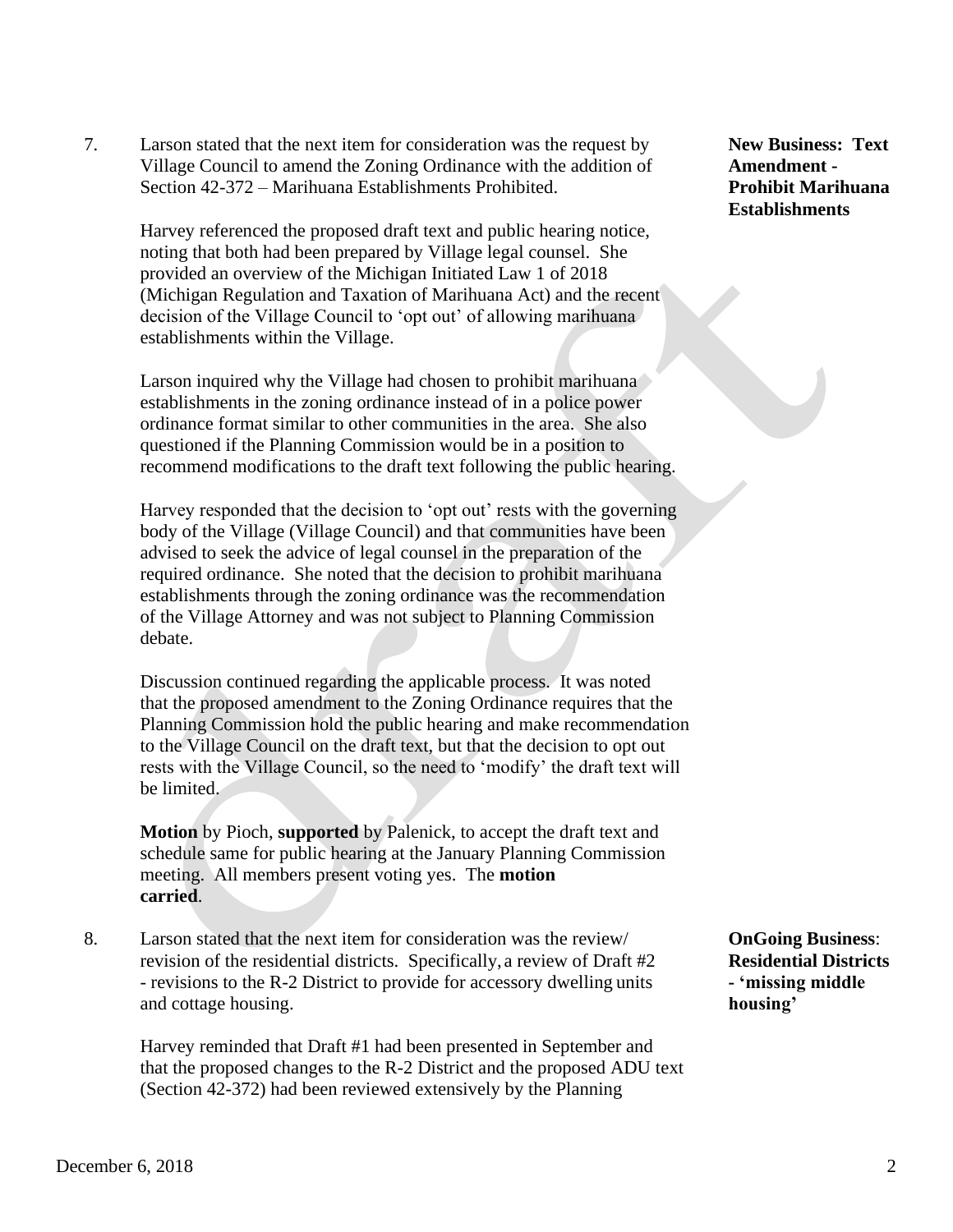Commission at both the September and November meetings. She noted that Draft #2 reflects the Commission's requested revisions.

 Planning Commission discussion of Draft #2 (dated 12.06.18) – R-2 District and Sec 42-372 – Accessory Dwelling Units, ensued. The following was noted:

- : proposed changes to Sec 42-141 are satisfactory;
- : proposed changes to Sec 42-143 are satisfactory;
- : proposed modification to Sec 42-363 is satisfactory;
- : revisions to proposed Sec 42-372 are consistent with Planning Commission discussion;
- : proposed modifications to Sec 42-370 are satisfactory, except the required side/rear setback should be increased from 3 ft to 5 ft, not 10 ft;
- : modifying the maximum accessory building area to 'a first floor area no greater than 884 sq ft' will reasonably allow for a 3-car garage and give the option for the garage to have an upper level.

 The Planning Commission then began review and discussion of Sec 42-373 – Cottage Housing. Focused discussion on the 'cottage housing concept' and the proposed development standards ensued. It was agreed that the text should be revised to include purpose statements and to better define 'cottage housing'. In review of the proposed standards, the following was noted:

- : increase # of units allowed in place of each SF from 2 to 3;
- : modify cottage height limit to allow 24 ft to peak;
- : the parking standards/options should be reconsidered;

: reduce side/rear setback requirement from 10 ft to 6 ft.

 In response to the discussion related to cottage housing heights, Harvey agreed to put together sample house plans for cottage housing and to obtain feedback on the draft standards from the Village Building Department. It was also agreed that discussion of revised draft text and the housing plan details would be scheduled for January.

9. Planning Commission members recognized Harvey for her recent article **Member Comments** in the Michigan Planner, a publication of the Michigan Chapter of the American Planning Association. They thanked her for the positive representations of the Village and their work with the Planning Studio at WMU.

 Bogen expressed concern with recent outdoor storage activities occurring at the Dollar General site.

## December 6, 2018 3